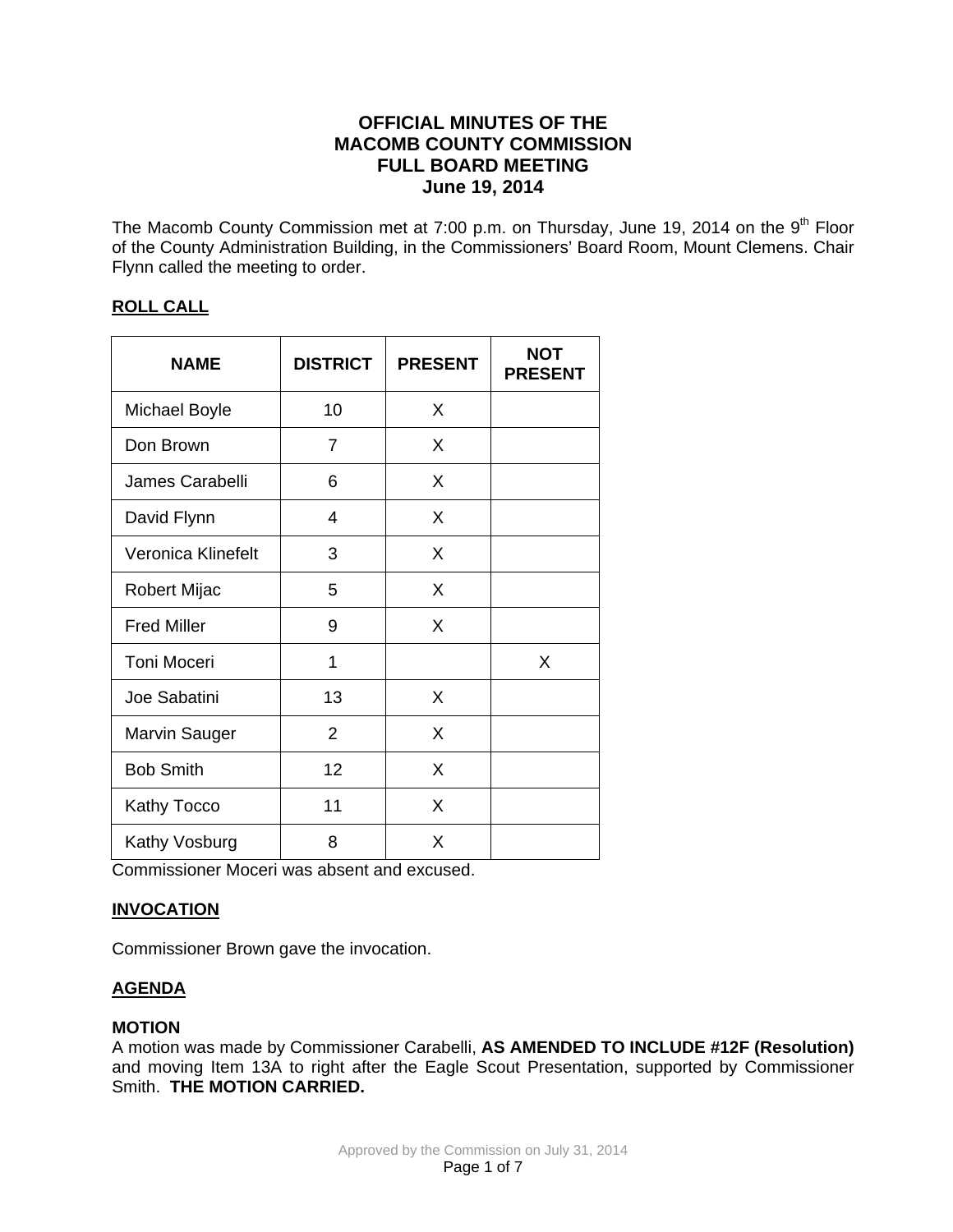## **MINUTES**

### **MOTION**

A motion was made by Commissioner Carabelli, to approve the minutes dated May 14, 2014 and June 5, 2014, supported by Commissioner Tocco. **THE MOTION CARRIED**.

## **PUBLIC PARTICIPATION**

Tim Joy, 40335 Kraft Drive, Sterling Heights

## **PRESENTATIONS**

- a. Joe Jaczkowski Eagle Scout, presented by Commissioner Smith
- b. The Frederick V. Pankow Center Future Farmers of America, presented by Commissioner Vosburg

#### **PROCLAMATION**

#### **MOTION**

A motion was made by Commissioner Miller, to adopt the following Proclamation, supported by Commissioner Vosburg.

**R14-123** Commending L'Anse Creuse Schools Pankow Center for Their Award Winning Future Farmers of America Program (offered by Moceri and Miller; include Sabatini and Vosburg; recommended by Finance Committee on 6-18-14; (previously provided at committee meeting).

#### **THE MOTION CARRIED**.

c. Volunteer Award Winners

# **CORRESPONDENCE FROM THE EXECUTIVE**

None

# **INFRASTRUCTURE COMMITTEE MEETING – June 17, 2014**

None

# **FINANCE COMMITTEE MEETING – June 18, 2014**

The reading of the recommendations from the Finance Committee was waived and a motion was made by Chair Miller, supported by Commissioner Boyle, to adopt the committee recommendations.

**R14-124** Approve the contract with Nickel & Saph, Inc., to provide property and casualty consulting and brokerage services for the term of one year starting July 1, 2014 through June 30, 2015, at a cost of \$60,000; further, a copy of this Board of Commissioners' action is directed to be delivered forthwith to the Office of the County Executive.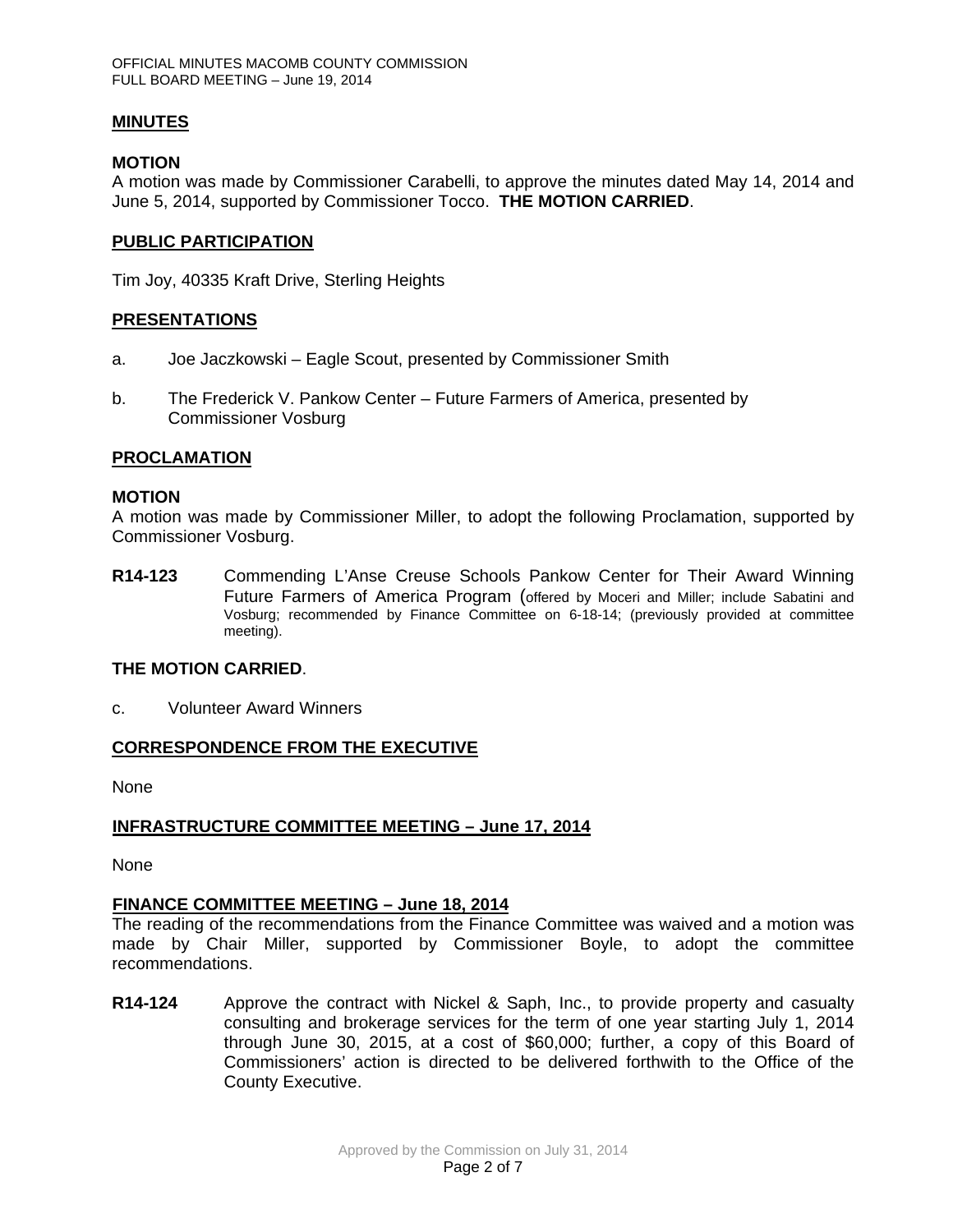- **R14-125** Approve an amendment to the 2013-14 Department of Roads' budget to include the MDOT state maintenance contract winter overruns reimbursement of \$1,605,383; further, this budget action addresses budgetary issues only. It does not constitute the Commission's approval of any County contract. If a contract requires Commission approval under the County's Contracting Policy or the County's Procurement Ordinance, such approval must be sought separately; further, a copy of this Board of Commissioners' action is directed to be delivered forthwith to the Office of the County Executive
- **R14-126** Approve the contracts between the Department of Roads and MDOT/Bruce Township for the financing of the 34 Mile paving project from Campground to Fisher; further, a copy of this Board of Commissioners' action is directed to be delivered forthwith to the Office of the County Executive.
- **R14-127** Approve the contract between the Department of Roads and Shelby Township outlining the cost sharing for 25 Mile Road reconstruction project from Mound Road to Van Dyke; further, a copy of this Board of Commissioners' action is directed to be delivered forthwith to the Office of the County Executive
- **R14-128** Approve the contract between the Department of Roads and Washington Township outlining the cost sharing for Mound Road paving from 28 Mile to 29 Mile; further, a copy of this Board of Commissioners' action is directed to be delivered forthwith to the Office of the County Executive.
- **R14-129** Approve the contract between the Department of Roads and Cadillac Asphalt, LLC, for the resurfacing of 25 Mile Road from Van Dyke to Hayes Road; further, a copy of this Board of Commissioners' action is directed to be delivered forthwith to the Office of the County Executive.
- **R14-130** Approve execution of the Standard AIA Contract (Document 101) between the County of Macomb and George Auch Construction for the 2014 Building Renovations – Jail Tower and Associated Areas in the amount of \$7,811,000; further, a copy of this Board of Commissioners' action is directed to be delivered forthwith to the Office of the County Executive.
- **R14-131** Approve a budget increase to Community Services Agency's Chore Services Grant in the amount of \$46,250 (\$31,000 federal revenue, \$7,500 in cost share and \$7,750 from contributions from other funds-Chore Cities); further, this budget action addresses budgetary issues only. It does not constitute the Commission's approval of any County contract. If a contract requires Commission approval under the County's Contracting Policy or the County's Procurement Ordinance, such approval must be sought separately; further, a copy of this Board of Commissioners' action is directed to be delivered forthwith to the Office of the County Executive.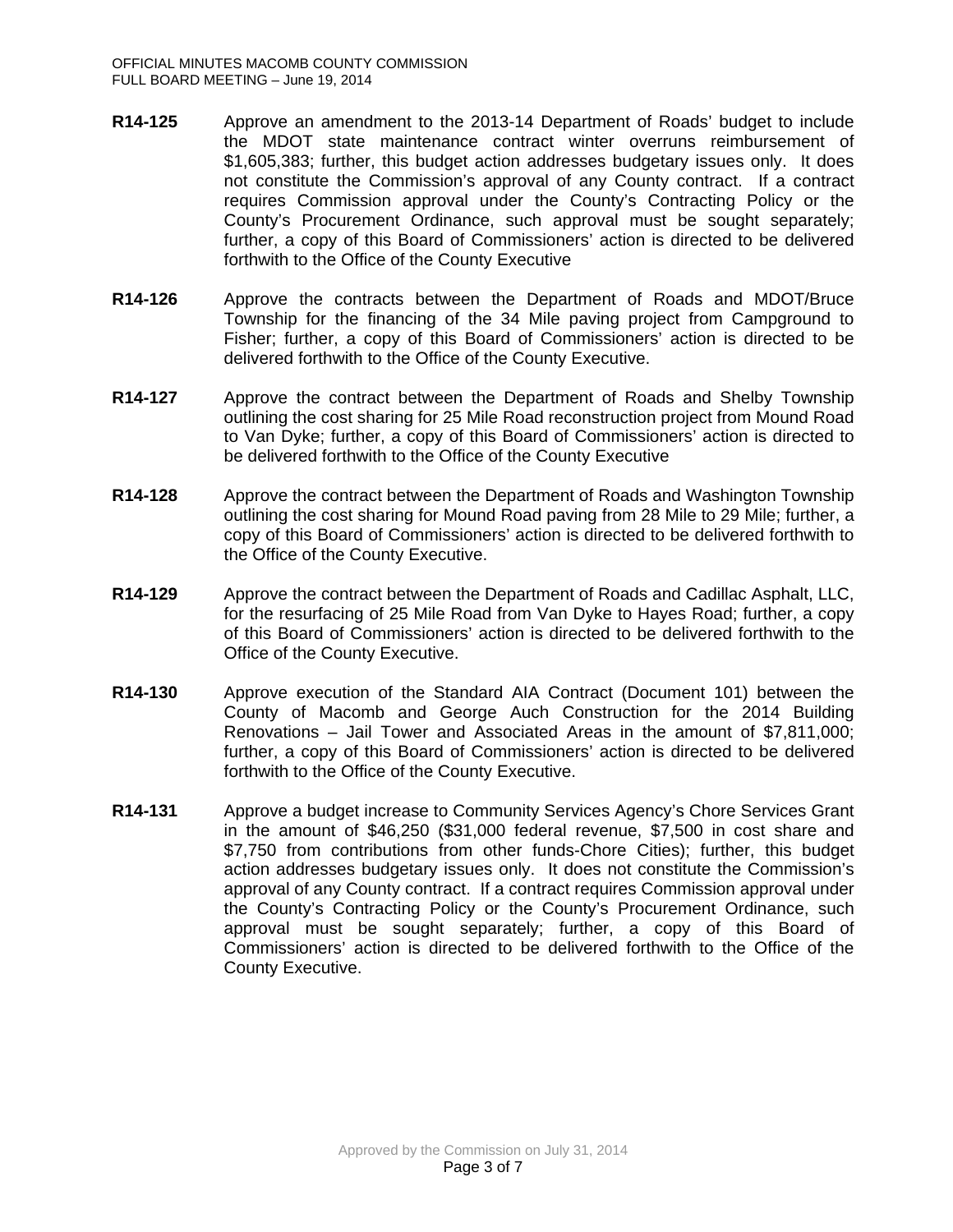- **R14-132** Approve a budget increase to Community Services Agency's Home Delivered Meals Grant in the amount of \$149,557.20 (\$124,293 is from AAA 1-B with corresponding increases in USDA meals \$4,921.20, client cost share \$6,533 and in kind space \$13,810); further, this budget action addresses budgetary issues only. It does not constitute the Commission's approval of any County contract. If a contract requires Commission approval under the County's Contracting Policy or the County's Procurement Ordinance, such approval must be sought separately; further, a copy of this Board of Commissioners' action is directed to be delivered forthwith to the Office of the County Executive.
- **R14-133** Approve the amended Cooperative Agreement between Macomb County and the 21 participating municipalities for the Community Development Block Grant (CDBG) Program; further, a copy of this Board of Commissioners' action is directed to be delivered forthwith to the Office of the County Executive
- **R14-134** Concur in the recommendation of Corporation Counsel concerning the case of Samantha Sharrow vs. County of Macomb, et al; further, a copy of this Board of Commissioners' action is directed to be delivered forthwith to the Office of the County Executive. (Record NO vote for Boyle)

## **THE MOTION CARRIED.**

## **BOARD CHAIR REPORT**

Chair Flynn gave his report.

#### **MOTION**

**R14-135** A motion was made by Commissioner Tocco, to receive and file the Board Chair report, supported by Commissioner Carabelli. **THE MOTION CARRIED.**

#### **RESOLUTIONS**

#### **MOTION**

A motion was made by Commissioner Carabelli, supported by Commissioner Tocco, to adopt the following resolution:

**R14-136** Amended 2014 Depository Resolution (offered by Miller; recommended by Finance Committee on 06/05/14; previously provided at committee meeting).

# **THE MOTION CARRIED.**

#### **MOTION**

A motion was made by Commissioner Carabelli, supported by Commissioner Smith, to adopt the following resolution:

**R14-137** Adopt a Complete Streets Policy (offered by Board Chair; recommended by Infrastructure Committee on 6-17-14) (page 76).

### **THE MOTION CARRIED.**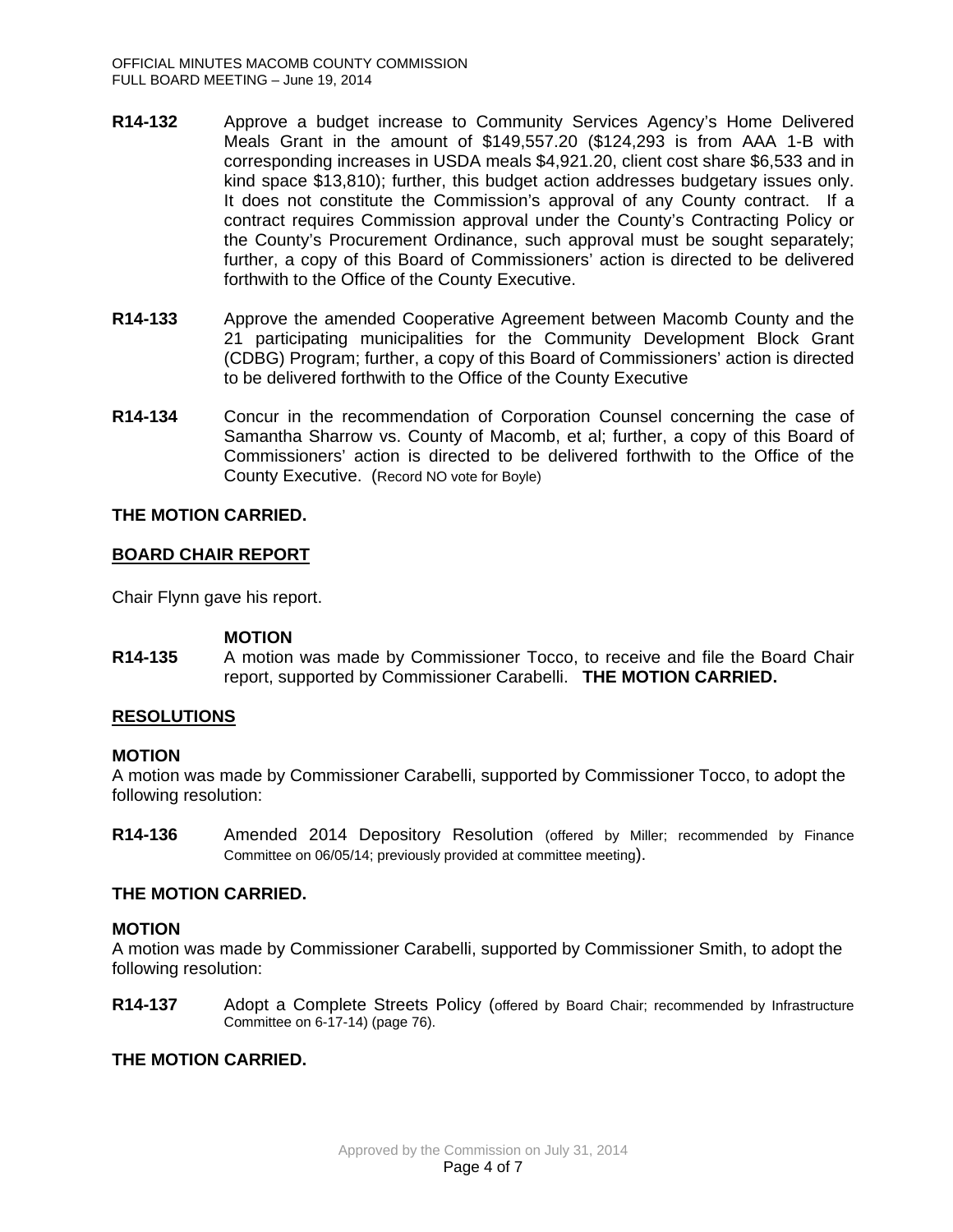#### **MOTION**

A motion was made by Commissioner Miller, supported by Commissioner Mijac, to adopt the following resolution:

**R14-138** Supporting 2014 Michigan HB 5316 to Amend the Michigan Election Law to Expand Absentee Voting in Michigan (offered by Miller; recommended by Finance Committee on 6-18-14) (page 79).

#### **THE MOTION CARRIED.**

## **MOTION**

A motion was made by Commissioner Vosburg, supported by Commissioner Sauger, to adopt the following resolution:

**R14-139** Approving a Proposal for Election of a Charter Commission to be Placed on the 2014 General Election Ballot as Required by the County Charter (offered by Board Chair; recommended by Finance Committee on 6-18-14) (page 81).

## **THE MOTION CARRIED.**

#### **MOTION**

A motion was made by Commissioner Carabelli, supported by Commissioner Brown, to adopt the following resolution:

**R14-140** Adopting a Sub-Recipient Monitoring Policy (offered by Board Chair; recommended by Finance Committee on 6-18-14) (page 82).

#### **THE MOTION CARRIED.**

#### **MOTION**

A motion was made by Commissioner Miller, supported by Commissioner Carabelli, to adopt the following resolution:

**R14-141** Supporting Senate Bill 2221 and House Resolution 4421 to Reauthorize MotorCities National Heritage Area in Michigan (offered by Miller) (page 84).

# **THE MOTION CARRIED.**

#### **MOTION**

A motion was made by Commissioner Tocco, supported by Commissioner Mijac, to adopt the following resolution:

**R14-142** To Publish Notice of Intent to Issue Municipal Securities to Defray Costs of Unfunded Accrued Health Care Liability (offered by Board Chair; recommended by Finance Committee on 6-18-14) (Sabatini voted "No" at committee) (page 85).

A roll call vote was taken:

Voting Yes were: Sauger, Smith, Vosburg, Boyle, Brown, Carabelli, Klinefelt, Mijac, Miller, Sabatini & Flynn. There was 11 Yes votes.

Voting No was: Sabatini. There was 1 No vote.

# **THE MOTION CARRIED.**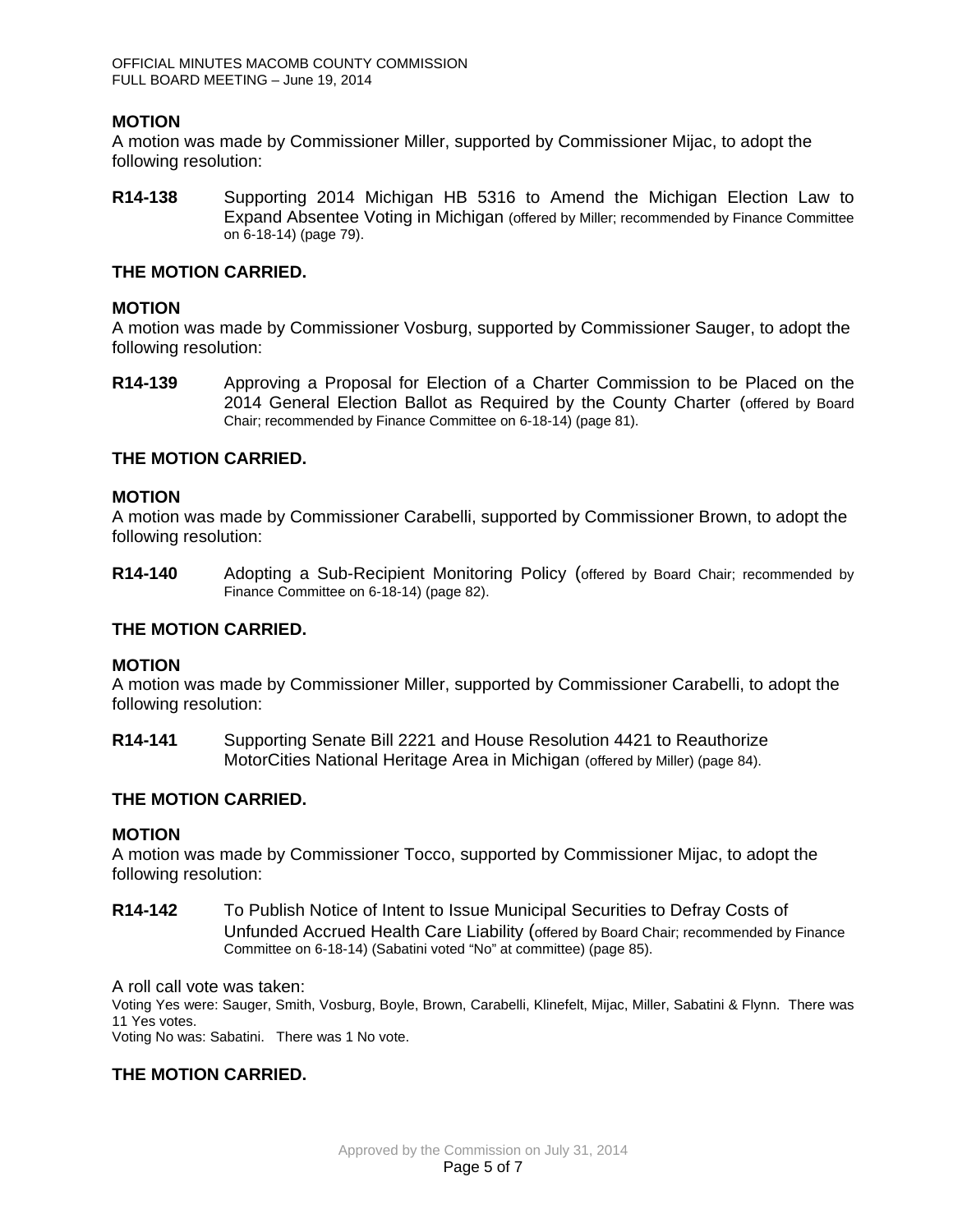### **MOTION**

A motion was made by Commissioner Vosburg, supported by Commissioner Miller, to adopt the following resolution:

**R14-143** To Purchase, Acquire and Construct Capital Improvements within the County Using Budgeted Funds (Five-Year Capital Improvement Fund 2014-2018) (offered by Board Chair; recommended by Finance Committee on 6-18-14) (page 87).

A roll call vote was taken:

Voting Yes were: Sauger, Smith, Vosburg, Boyle, Brown, Carabelli, Klinnefelt, Mijac, Mmiller, Moceri, Sabatini, Tocco & Flynn. There was 12 Yes votes.

There was 0 No votes.

## **THE MOTION CARRIED.**

#### **MOTION**

A motion was made by Commissioner Miller, supported by Commissioner Tocco, to adopt the following resolution:

**R14-144** To Purchase, Acquire and Construct Capital Improvements within Mt. Clemens and to Publish Notice of Intent to Issue Municipal Securities (offered by Board Chair; recommended by Finance Committee on 6-18-14) (Brown, Klinefelt and Vosburg voted "No" at committee) (page 89).

A roll call vote was taken:

Voting Yes were: Sauger, Smith, Boyle, Carabelli, Mijac, Miller, Tocco and Flynn. There was 8 Yes votes. Voting No were: Vosburg, Brown, Klinefelt and Sabatini. There was 4 No votes.

#### **THE MOTION CARRIED.**

#### **NEW BUSINESS**

Commissioner Miller talked about a proposed Ordinance to Extend Additional Civil Rights Pertaining to Government Affairs of the County of Macomb and to Prohibit Discriminatory Practices in Macomb County Government Affairs.

Commissioner Carabelli responded to Commissioner Miller's proposal.

Commissioner Vosburg spoke about TAP Meeting she attended today.

#### **PUBLIC PARTICIPATION**

None